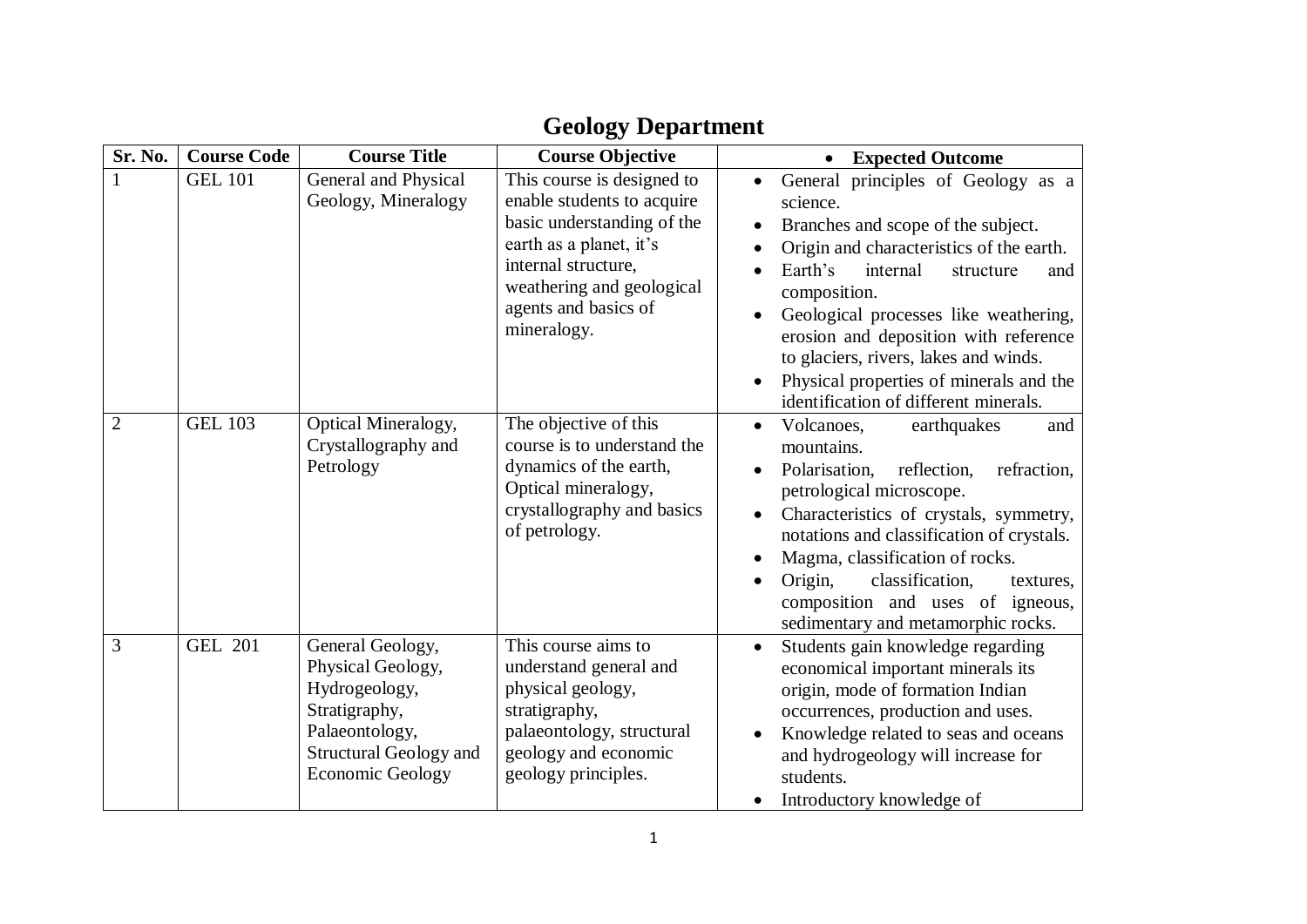|                |                |                                                                                                                               |                                                                                                                                                                                | stratigraphy and palaeontology may be<br>gained by the students.<br>Knowledge of terminology, elevation<br>and relief, contours, outcrops dip,<br>strikes, maps and scale will be<br>increased which may be helpful in<br>future.<br>Introductory knowledge of rock, ore<br>and industrial minerals and study of<br>mica and iron minerals can be carried<br>out.                                                 |
|----------------|----------------|-------------------------------------------------------------------------------------------------------------------------------|--------------------------------------------------------------------------------------------------------------------------------------------------------------------------------|-------------------------------------------------------------------------------------------------------------------------------------------------------------------------------------------------------------------------------------------------------------------------------------------------------------------------------------------------------------------------------------------------------------------|
| $\overline{4}$ | <b>GEL 202</b> | Optical Mineralogy,<br>Crystallography,<br>Petrology and<br><b>Economic Geology</b>                                           | This course is designed to<br>enable students to acquire<br>basic understanding of<br>optical mineralogy,<br>crystallography, petrology<br>and economic geology.               | Students acquire the knowledge of<br>$\bullet$<br>optical mineralogy and<br>crystallography.<br>Students gain knowledge regarding<br>economical important minerals its<br>origin, mode of formation Indian<br>occurrences, production and uses in<br>detail.<br>Knowledge related to igneous<br>intrusions, structures of all types of<br>rocks and importance will increase and<br>becomes helpful in the field. |
| 5              | <b>GEL 204</b> | Dynamics of the Earth,<br>Stratigraphy,<br>Physiography of India,<br><b>Structural Geology and</b><br><b>Economic Geology</b> | These courses are designed<br>to acquire more<br>knowledge on dynamics of<br>the Earth, stratigraphy,<br>physiography of India,<br>structural geology and<br>economic geology. | For knowledge of diastrophism and<br>$\bullet$<br>atmosphere, climate and weather<br>which can lead to environment of<br>present and future.<br>Students gain knowledge regarding<br>economical important minerals and<br>ores- its origin, mode of formation<br>Indian occurrences, production and<br>uses in detail.                                                                                            |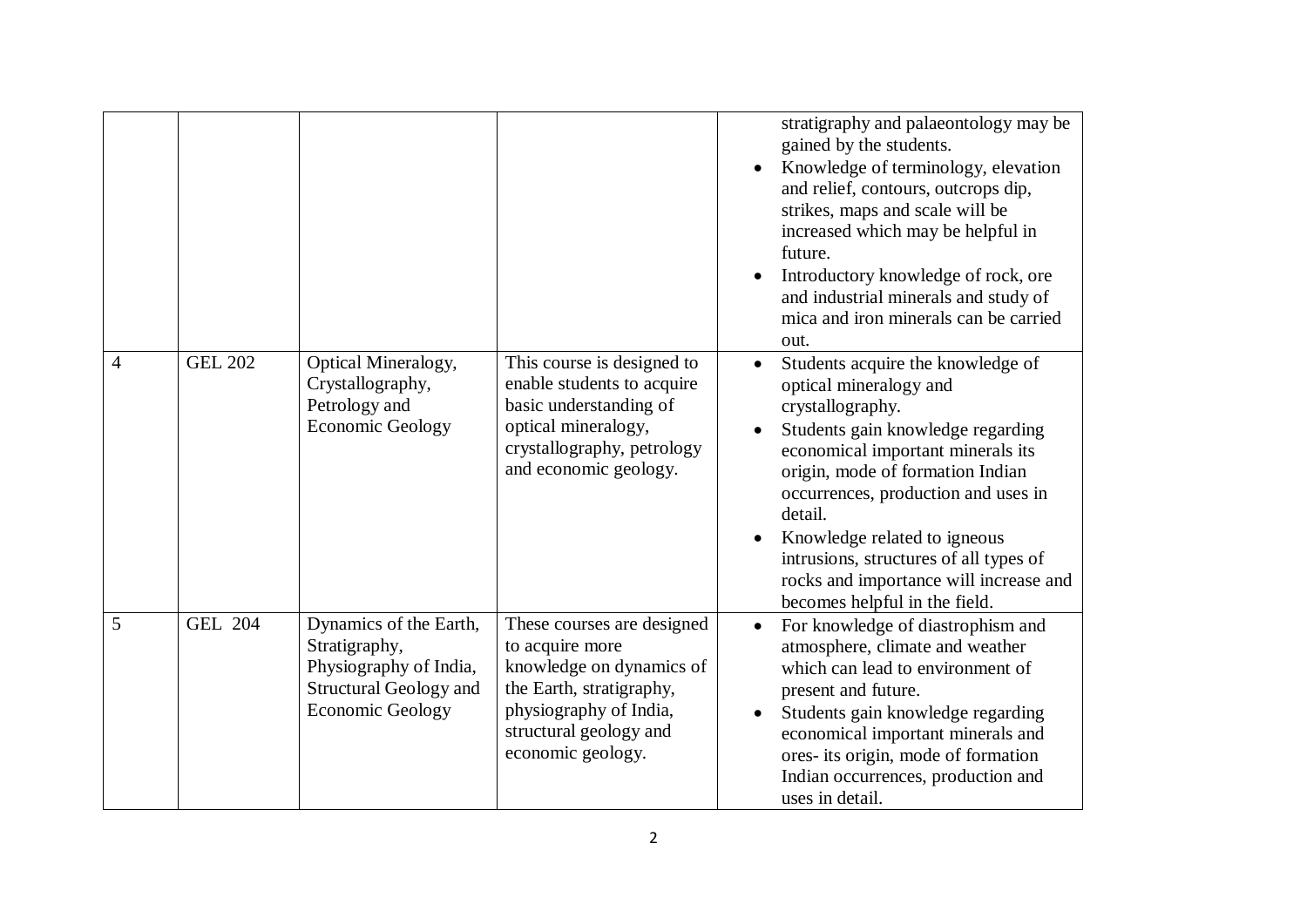|   |                |                                                                                                                                          |                                                                                                                                                                                                                                                                                      | .Knowledge of stratigraphy can be<br>$\bullet$<br>gained.<br>Use of primary and secondary<br>structures and elementary knowledge<br>of joints, faults and folds. Knowledge<br>related to inliers outliers, unconformity<br>and overlap.                                                                                                                                                                                                                                                                                                                                                  |
|---|----------------|------------------------------------------------------------------------------------------------------------------------------------------|--------------------------------------------------------------------------------------------------------------------------------------------------------------------------------------------------------------------------------------------------------------------------------------|------------------------------------------------------------------------------------------------------------------------------------------------------------------------------------------------------------------------------------------------------------------------------------------------------------------------------------------------------------------------------------------------------------------------------------------------------------------------------------------------------------------------------------------------------------------------------------------|
| 6 | <b>GEL 205</b> | Physical Geology, Soil,<br>Chemical Mineralogy,<br>Crystallography,<br>Geomorphology,<br><b>Engineering Geology</b><br>and Palaeontology | The course imparts<br>knowledge of different<br>soil, gravity and magnetic<br>fields and heat flow from<br>the earth.<br>It also includes chemical<br>mineralogy,<br>crystallography<br>geomorphology,<br>engineering geology, and<br>palaeontology are also<br>discussed in detail. | Study of geophysical conditions of the<br>$\bullet$<br>earth such as gravity, magnetic<br>conditions and heat flow. Soil is also<br>discussed in detail.<br>Partial study of chemical mineralogy,<br>crystallography and aspects and<br>principles of applied geomorphology<br>can be studied here.<br>Details of geology in relation to<br>engineering and building stones are<br>discussed in details.<br>Steps involved in study of various<br>modes of fossilisation which would be<br>helpful to understand palaeoclimatic<br>conditions, habitants and evolutionary<br>tendencies. |
| 7 | <b>GEL 301</b> | Mineralogy and<br>Crystallography                                                                                                        | Covers the structure of<br>silicate minerals, Mineral<br>families, Optical<br>characters of minerals and<br>Crystallography.                                                                                                                                                         | Details of silicate structures.<br>Understanding of different mineral<br>families.<br>Extinction, interference colours,<br>interference figures and its sigh<br>determination.<br>Tourmaline, quartz, gypsum and<br>axinite types with forms. Twinning in                                                                                                                                                                                                                                                                                                                                |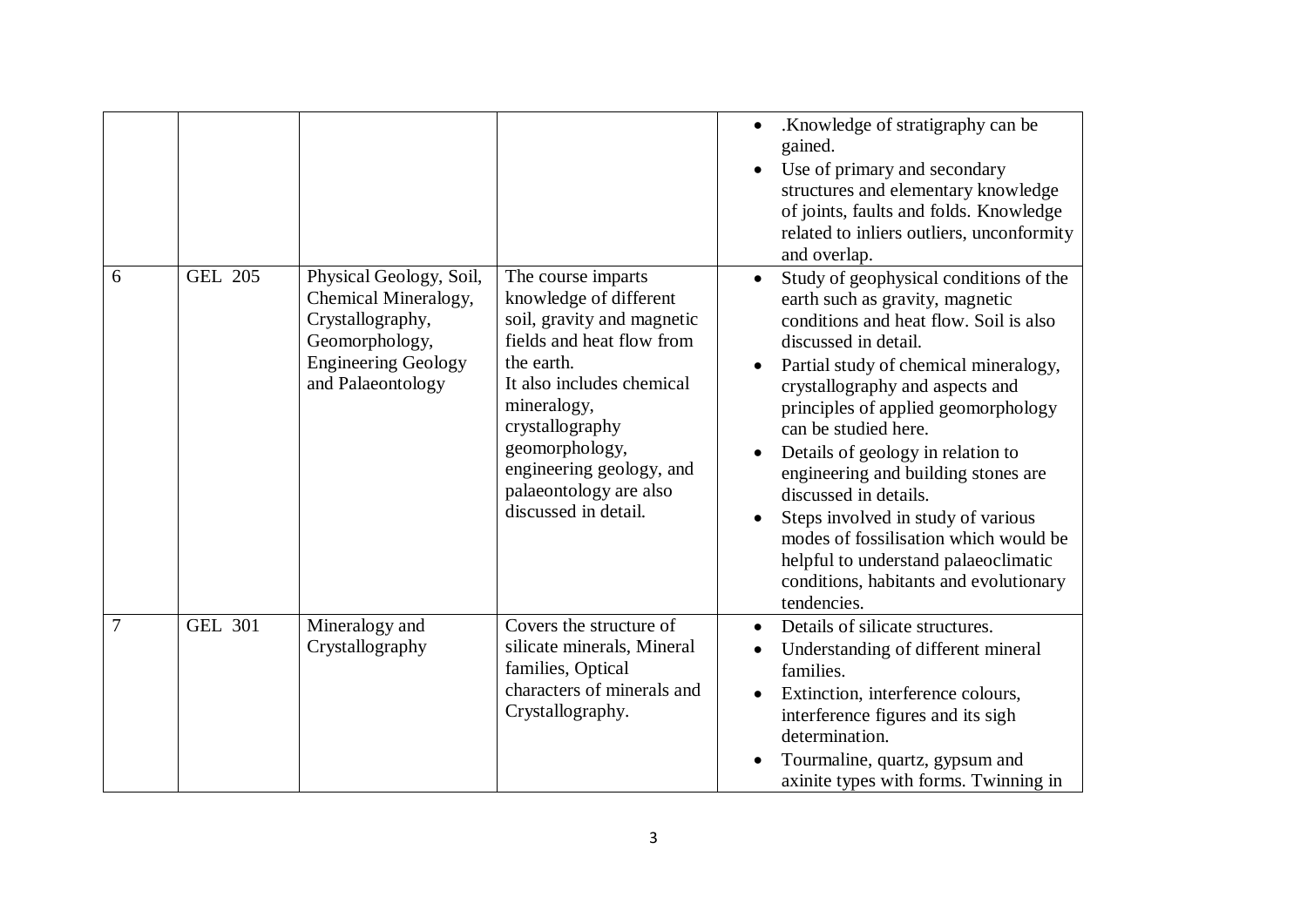|    |                |                                                                              |                                                                                                                                                                                                                                                                            | crystals.                                                                                                                                                                                                                                                                                                                                                                    |
|----|----------------|------------------------------------------------------------------------------|----------------------------------------------------------------------------------------------------------------------------------------------------------------------------------------------------------------------------------------------------------------------------|------------------------------------------------------------------------------------------------------------------------------------------------------------------------------------------------------------------------------------------------------------------------------------------------------------------------------------------------------------------------------|
| 8  | <b>GEL 302</b> | Petrology: Igneous and<br>Metamorphic                                        | The course imparts<br>knowledge to understand<br>the principles of petrology.                                                                                                                                                                                              | The students can differentiate<br>saturated, under saturated essential,<br>accessory, and secondary minerals.<br>Magma, origin, crystallisation,<br>classification and textures of rocks.<br>Types, textures, structures,<br>composition of metamorphic rocks.<br>Imparting relationship between<br>metamorphism, deformation,<br>metamorphic processes and<br>metasomatism. |
| 9  | <b>GEL 303</b> | Palaeontology and<br><b>Sedimentary Petrology</b>                            | The objective of course is<br>to lay a foundation about<br>basic Palaeontology and<br><b>Sedimentary Petrology</b><br>such that when they go to<br>the next semester they are<br>ready for understanding<br>advanced Palaeontology<br>and Sedimentary Petrology<br>topics. | <b>Students</b><br>will<br>understand<br>$\bullet$<br>fundamentals/<br>general<br>aspects<br>of<br>Mollusca. Classification of enzymes of<br>Enzymes. They are also introduced to<br>palaeoecology<br>and<br>palaeobotany.<br>Detsiled knowledge of sedimentary<br>rocks is provided here.                                                                                   |
| 10 | <b>GEL 304</b> | General and Standard<br>Stratigraphy; Indian<br>Stratigraphy<br>(Peninsular) | The course imparts<br>introduction of basic<br>concepts of General and<br>Standard Stratigraphy and<br>detail study of Indian<br>Stratigraphy with<br>reference to Peninsular<br>part.                                                                                     | Development of awareness of<br>palaeogeography, Igneous phenomena,<br>petrographic province as well as<br>Geological eras and their sub-<br>divisions.<br>History of Geology of India, Major<br>thrust Area of research. Important<br>stratigraphic sections of different<br>formations in India and their type<br>areas.                                                    |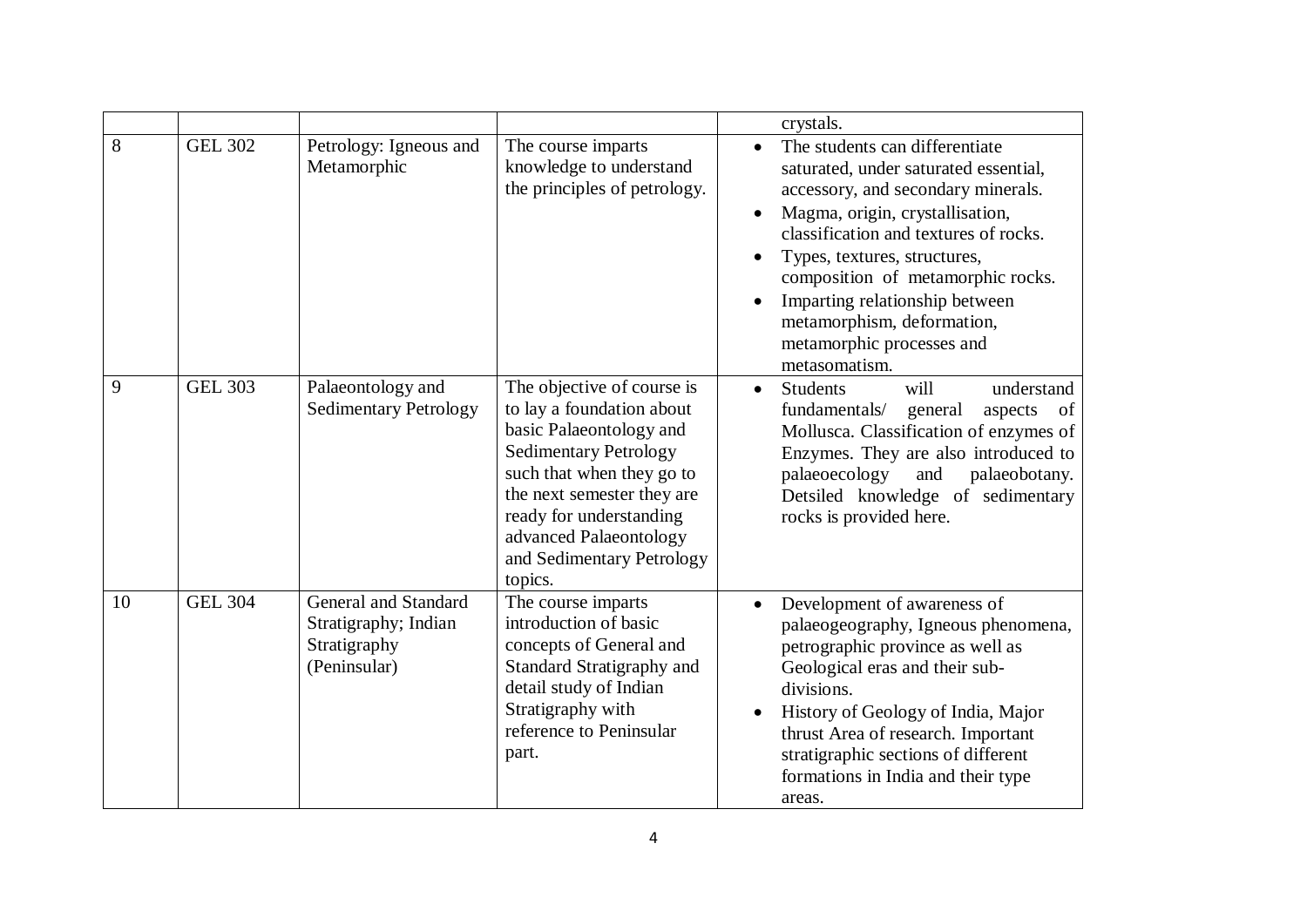|    |                |                                                |                                                                                                                                                                                        | Students are also exposed to<br>$\bullet$<br>correlation of the major Indian<br>formations with their world<br>equivalents.<br>The students are introduced to<br>fundamental complex-Archaean-<br>Dharwar, Cuddapah and Vindyan<br>Super Groups and their mineral<br>wealths.<br>Detail study of Post Archaean<br>formations of Peninsular India -<br>Gondwana Super Group, Mesozoic,<br>Deccan Trap, Laterites, Tertiary and<br>Quaternary of Peninsula.<br>Nature, origin and geology of<br>$\bullet$<br>Rajasthan desert and Rann of Kachchh<br>and their economic importance.<br>Geology of Gujarat and associated<br>$\bullet$<br>mineral wealth. |
|----|----------------|------------------------------------------------|----------------------------------------------------------------------------------------------------------------------------------------------------------------------------------------|--------------------------------------------------------------------------------------------------------------------------------------------------------------------------------------------------------------------------------------------------------------------------------------------------------------------------------------------------------------------------------------------------------------------------------------------------------------------------------------------------------------------------------------------------------------------------------------------------------------------------------------------------------|
| 11 | <b>GEL 305</b> | Hydrogeology and<br><b>Engineering Geology</b> | As an elective course this<br>aims to introduce basic<br>understanding of<br>Hydrogeology and<br>Engineering Geology.                                                                  | Useful knowledge and techniques in<br>$\bullet$<br>hydrogeology and engineering geology<br>is provided here.                                                                                                                                                                                                                                                                                                                                                                                                                                                                                                                                           |
| 12 | <b>GEL 307</b> | <b>Economic Geology</b>                        | The course educates the<br>concepts of Economic<br>Geology in general,<br>Economic minerals<br>produced by igneous,<br>sedimentary and<br>metamorphic process,<br>Economic deposits of | Methods of mineral exploration.<br>$\bullet$<br>Aspects of mineral exploitation.<br>Magmatic and related processes.<br>Weathering processes, Evaporation<br>deposits.<br>Gossan deposits, sedimentary deposits<br>like<br>coal,<br>petroleum,<br>iron<br>ores,                                                                                                                                                                                                                                                                                                                                                                                         |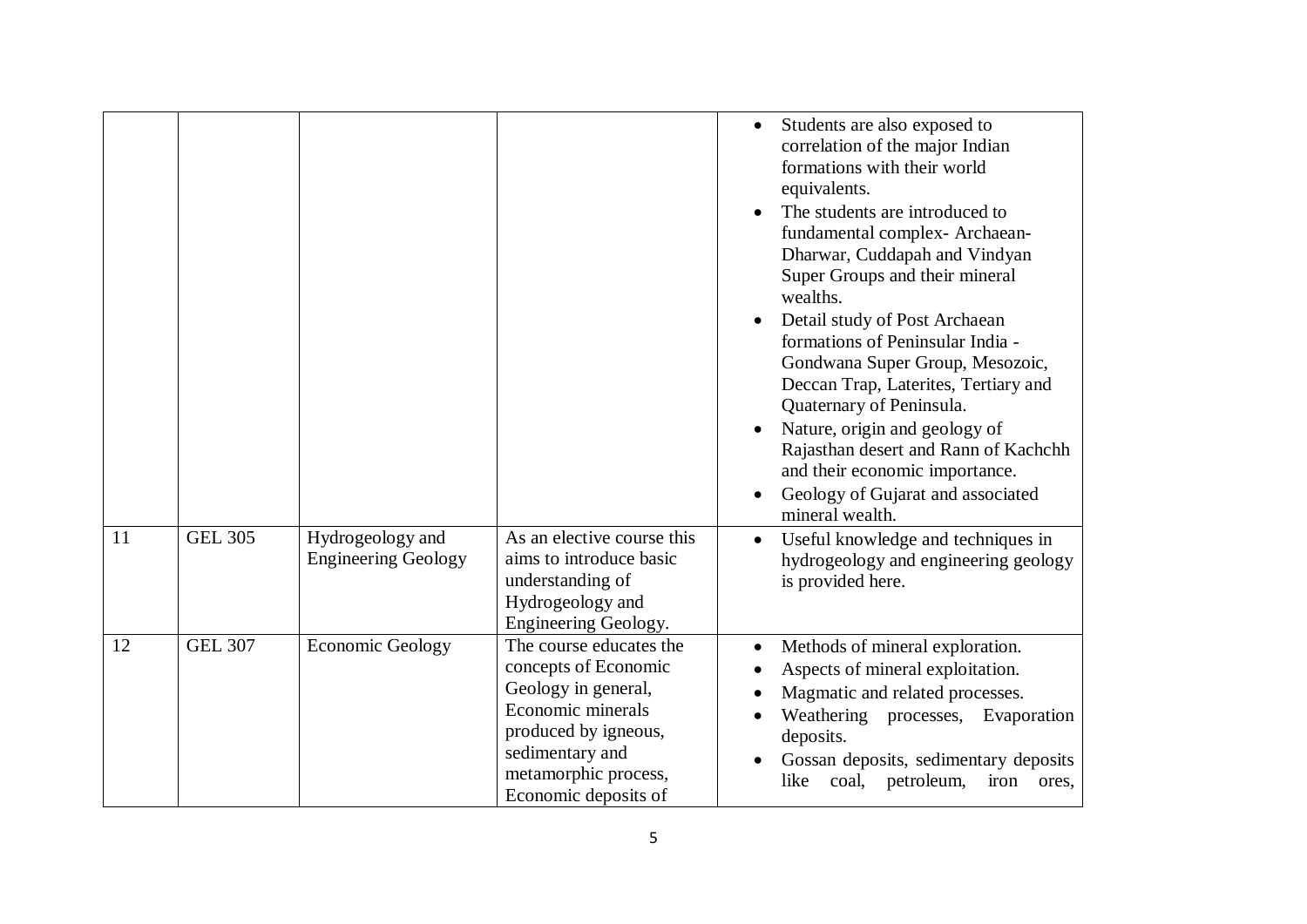|    |                      |                                                                                  | India.                                                                                                                                                                                                                                                                                  | manganese ores, carbonates etc.<br>Distribution of<br>different<br>mineral<br>deposits in India.                                                                                                                                                                                                                                                                                                                                 |
|----|----------------------|----------------------------------------------------------------------------------|-----------------------------------------------------------------------------------------------------------------------------------------------------------------------------------------------------------------------------------------------------------------------------------------|----------------------------------------------------------------------------------------------------------------------------------------------------------------------------------------------------------------------------------------------------------------------------------------------------------------------------------------------------------------------------------------------------------------------------------|
| 13 | <b>GEL 308</b>       | <b>Indian Stratigraphy</b><br>(Extra Peninsula) and<br><b>Structural Geology</b> | To expose and make the<br>students competent in<br>Geology both theory and<br>practicals in all important<br>areas and concepts. It aims<br>to help students to<br>correlate, inter relate it to<br>Geology and Indian<br>Stratigraphy (extra<br>Peninsula), and Structural<br>Geology. | Students are taught comprehensive<br>$\bullet$<br>information of Indian stratigraphy<br>related to extra-peninsula.<br>Students can gain detailed knowledge<br>of joints, faults and folds with<br>structural concepts of Himalaya and<br>Aravalli mountain ranges.                                                                                                                                                              |
| 14 | GEL $3\overline{09}$ | Palaeontology                                                                    | This course is designed to<br>enable students to acquire<br>understanding of the major<br>types, evolutionary trend<br>and distribution of various<br>invertebrate and vertebrate<br>phyla.                                                                                             | Steps involved in identifying various<br>invertebrate fossils megascopically<br>which would be helpful to understand<br>palaeoclimatic conditions, habitants<br>and evolutionary tendencies.                                                                                                                                                                                                                                     |
| 15 | <b>GEL 310</b>       | <b>Applied Geology</b>                                                           | The objective of the paper<br>is to give students detail<br>knowledge of methods of<br>prospecting, field<br>techniques, environmental<br>geology, geomorphology,<br>neo-tectonics and global<br>tectonics.                                                                             | Knowledge related to applied geology:<br>geological mapping, use of clinometer<br>compass and Brunton compass,<br>geobotanical, geophysical and<br>geochemical exploration methods can<br>be gained by the students.<br>All these topics will help the students<br>$\bullet$<br>to work with topography, major<br>landforms. drainage systems,<br>geomorphological indicators, drainage<br>changes, recurrent seismicity and its |